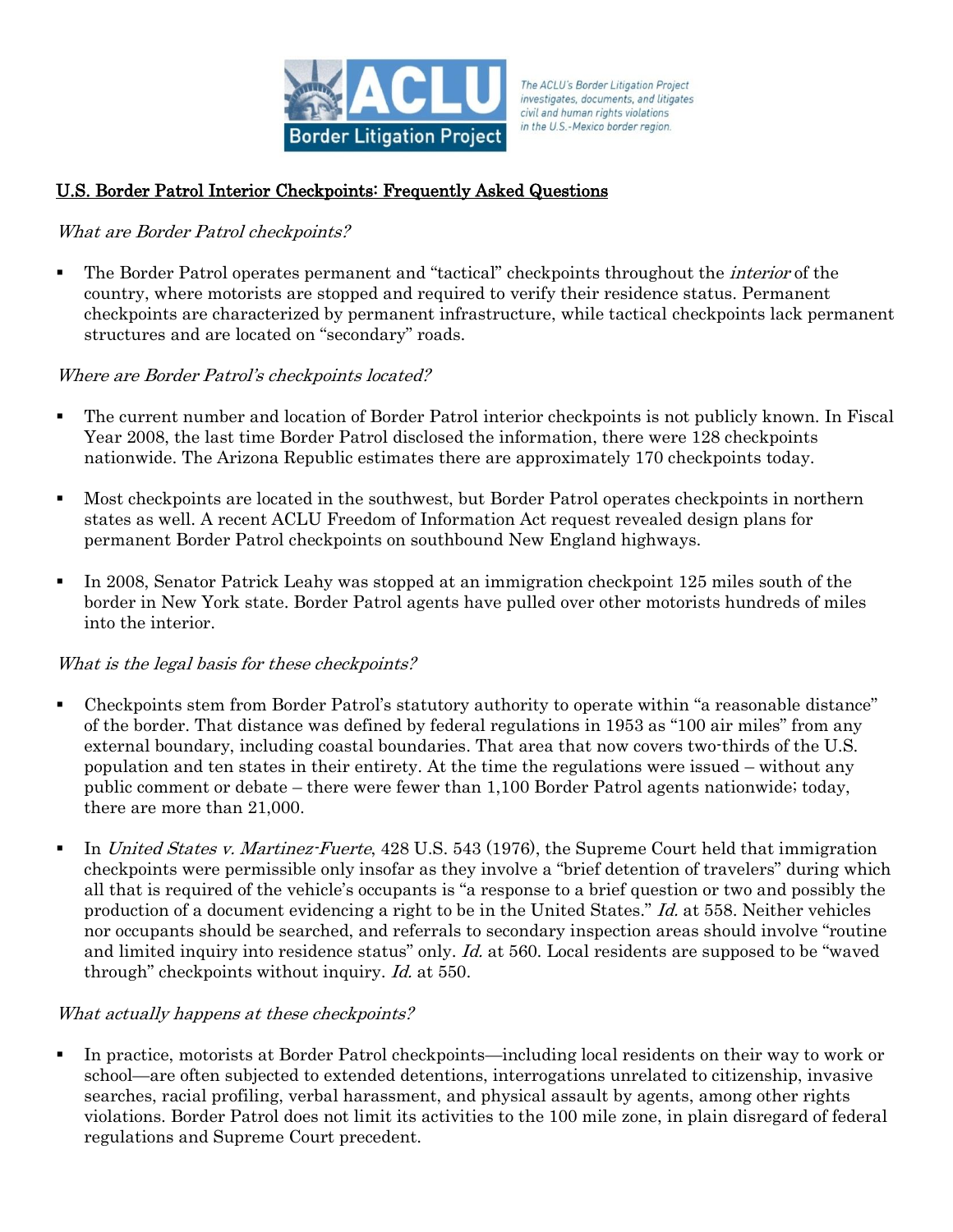- In City of Indianapolis v. Edmond, 531 U.S.  $44$  (2000), the Supreme Court held that checkpoints established for general crime control purposes are unconstitutional. Nonetheless, Border Patrol checkpoints often appear to be operated for drug interdiction, and not to verify citizenship. Many detained motorists report never being asked about citizenship at all. Others report drug-sniffing dogs falsely alerting to nonexistent contraband, giving agents probable cause for vehicle searches.
- The U.S. Government Accountability Office has found numerous problems with Border Patrol checkpoints, including "information gaps and reporting issues [that] have hindered public accountability, and inconsistent data collection and entry." Those findings were made in 2009, the last time the federal government conducted a thorough review of checkpoint operations and their impact on motorists and border residents.

## Know Your Rights at Border Patrol Checkpoints

- Checkpoint stops should be "brief." United States v. Martinez-Fuerte, 428 U.S. 543, 558 (1976). All that is required of the vehicle's occupants is "a response to a brief question or two and possibly the production of a document evidencing a right to be in the United States." Id.
- In Martinez-Fuerte, the Supreme Court noted that local residents "are waved through the checkpoint" without inquiry." *Id.* at 550.
- "Neither the vehicle nor its occupants are searched, and visual inspection of the vehicle is limited to what can be seen without a search." Martinez-Fuerte, 428 U.S. at 558.
- Referrals to secondary inspection areas should be "made for the sole purpose of conducting a routine and limited inquiry into residence status that cannot feasibly be made of every motorist where the traffic is heavy." Id. at 560.
- Border Patrol agents cannot extend checkpoint stops for *any* length of time for non-immigration purposes—including to summon a drug-sniffing dog—unless they have articulable, "reasonable suspicion" that a crime has been committed. See United States v. Preciado-Robles, 964 F.2d 882 (9th Cir. 1992); United States v. Ellis, 330 F.3d 677 (5th Cir. 2003). Reasonable suspicion is more than just a "hunch."
- **Agents may not search the** *interior* **of any vehicle without consent or "probable cause."** United States v. Ortiz, 422 U.S. 891 (1975). Probable cause is a reasonable belief based on the circumstances that a crime *likely* has been committed. Refusal to consent to a search does not provide agents with probable cause for a search or reasonable suspicion to extend a stop.
- A canine alert can provide agents with probable cause for a search only if the reliability of the dog and the handler are established. United States v. Lingenfelter, 997 F. 2d 632, 639 (9th Cir. 1994). In practice, Border Patrol canines often falsely "alert" to nonexistent contraband.
- It is unlawful for agents to consider race or ethnicity of motorists as a basis for extending a brief checkpoint stop or conducting a vehicle search.
- It is lawful for motorists to record agents at checkpoints and to request identifying information, including badge numbers.
- Motorists always have the right to remain silent. As a practical matter, however, a motorist's refusal to respond to a limited inquiry about residence status could result in agents extending the stop to verify residence status.
- It is a felony to flee a checkpoint. 18 U.S.C.  $\S$  758.